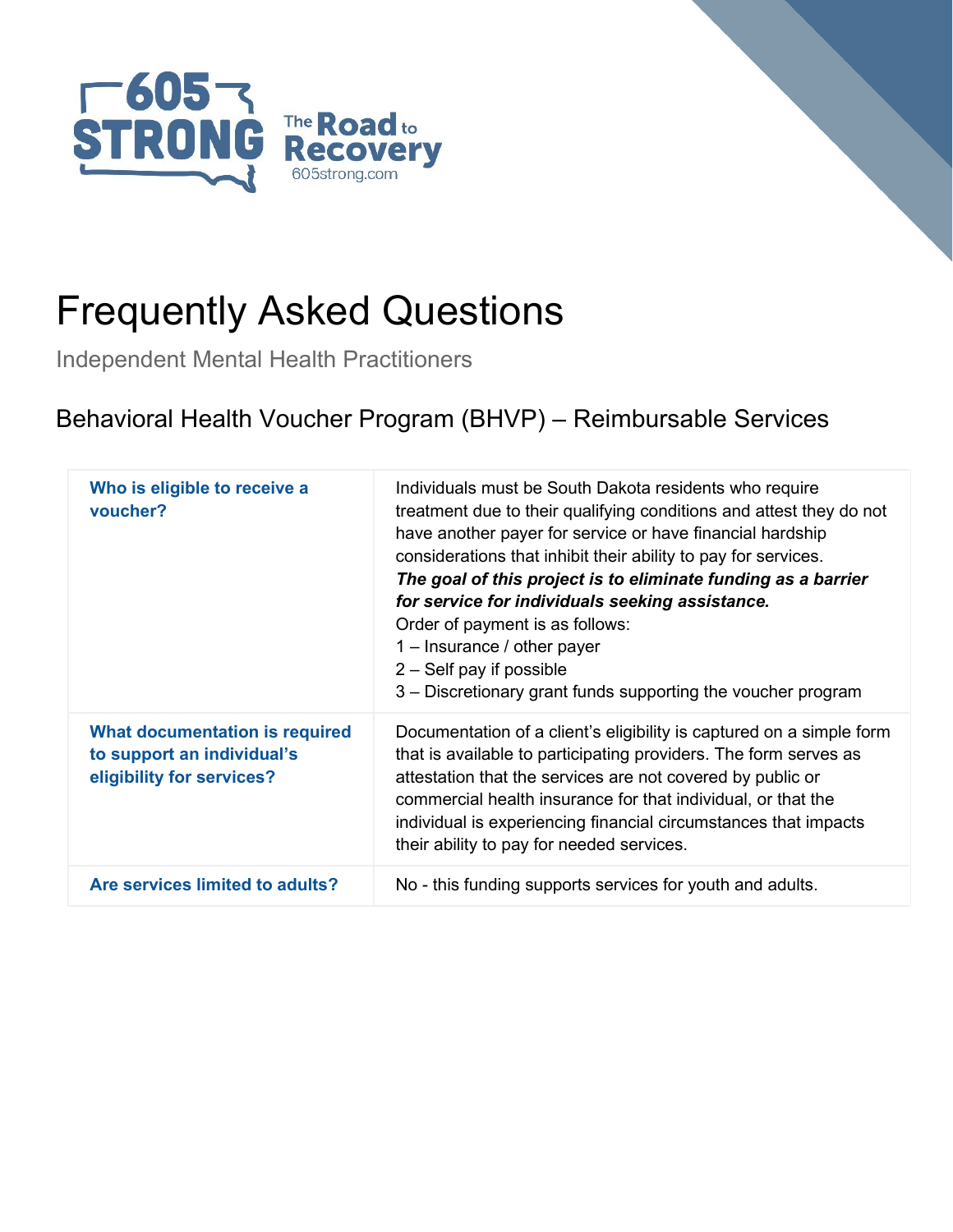

| What types of services are<br>allowable through a voucher?                          | Any clinically appropriate, evidence-based mental<br>health service for which your agency/clinicians are<br>trained to deliver, up to a maximum of 8 sessions per<br>voucher.<br>The BHVP is intended to provide short-term problem<br>$\bullet$<br>resolution related to the qualifying condition(s);<br>referrals for long-term treatment needs should be<br>facilitated before the final session.<br>Services are limited to individual sessions (no groups)<br>at this time.                                                                                                                                                                                                                                                                       |
|-------------------------------------------------------------------------------------|--------------------------------------------------------------------------------------------------------------------------------------------------------------------------------------------------------------------------------------------------------------------------------------------------------------------------------------------------------------------------------------------------------------------------------------------------------------------------------------------------------------------------------------------------------------------------------------------------------------------------------------------------------------------------------------------------------------------------------------------------------|
| <b>Can services be conducted</b><br>virtually?                                      | Services can be provided via in-person or through telemedicine.<br>Note that Audio Only is to be used as a means of last resort to<br>ensure access to treatment, not for the convenience of the<br>provider or recipient.                                                                                                                                                                                                                                                                                                                                                                                                                                                                                                                             |
| How will we be reimbursed for<br>services delivered through the<br>voucher program? | Reimbursement is done on a monthly basis, referencing the<br>voucher number(s) presently being served at your organization.<br>Reimbursement aligns with established rates (see Rate Sheet -<br>Recovery Support Services, and Rate Sheet – Treatment<br>Services). Payments are processed off an invoice sent from your<br>agency that reflects the voucher number, services delivered<br>through that voucher (appointment type, units billed, etc), and<br>includes attestation from you that the required data collection was<br>complete. An invoice template can be provided to enrolled<br>providers that you can populate or use to modify your own invoice<br>format should you use an accounting software platform to<br>facilitate billing. |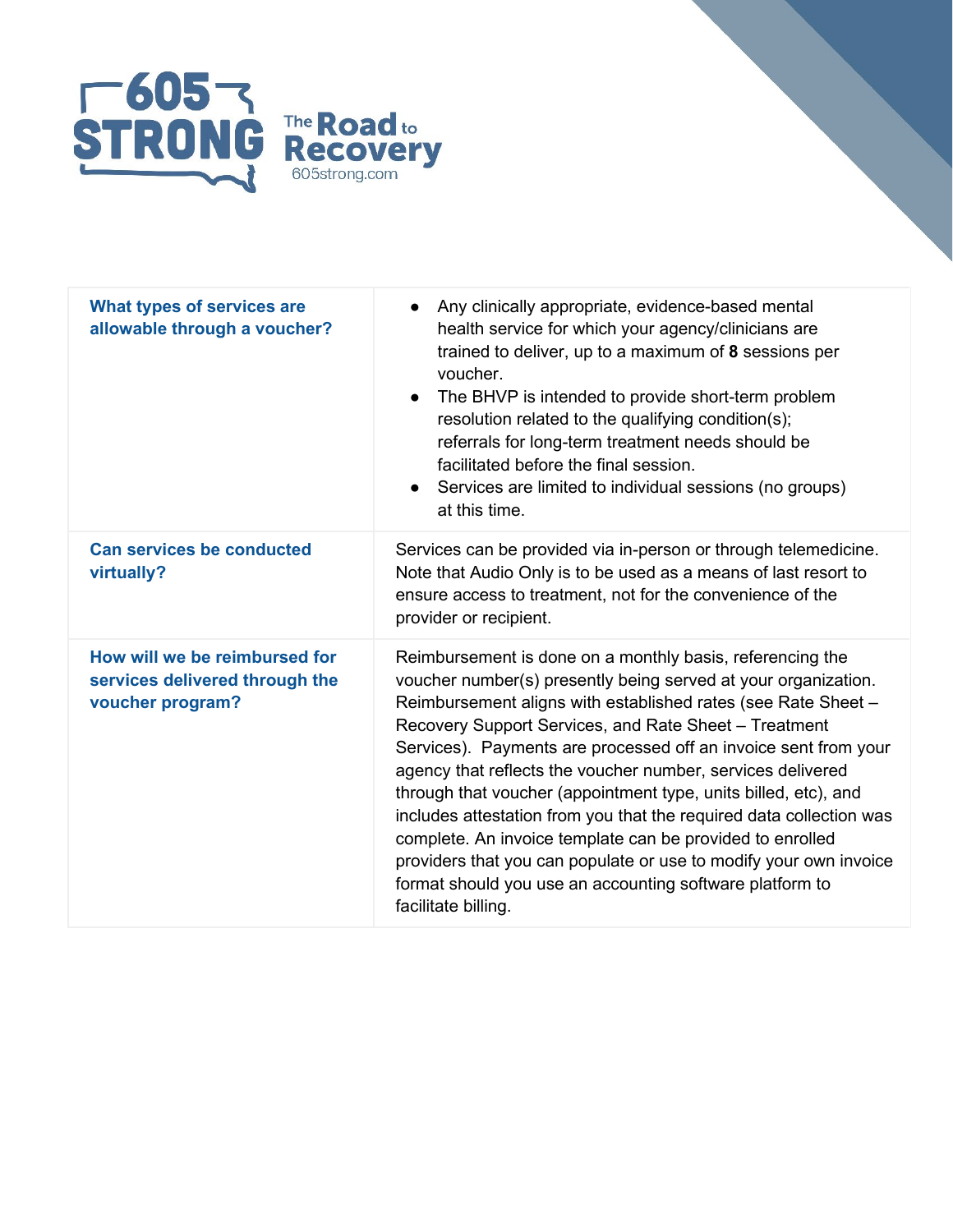

| How many sessions are covered<br>by a voucher?               | The number of sessions can vary based on the needs of<br>the client, based on assessment by the provider. However,<br>because the BHVP is intended to support short-term<br>treatment for qualifying individuals, treatment sessions per<br>voucher will be limited to 8 or fewer sessions. Treatment<br>session frequency is expected to occur no more than once<br>weekly. Refer to the BHVP Treatment Guidelines for<br>additional information.<br>One voucher will be issued per client.                                                                                                                                            |
|--------------------------------------------------------------|-----------------------------------------------------------------------------------------------------------------------------------------------------------------------------------------------------------------------------------------------------------------------------------------------------------------------------------------------------------------------------------------------------------------------------------------------------------------------------------------------------------------------------------------------------------------------------------------------------------------------------------------|
| What are the rates for service?                              | Rates are based on the currently approved rate structure<br>for Mental Health services as issued by the Division of<br>Behavioral Health, Department of Social Services, with<br>additional funds included to reflect the data collection<br>requirements. Initial appointment/assessment and data<br>collection add-on rates are bundled payments to include<br>time spent completing required data collection. Follow-up<br>appointments follow a 15-minute unit model for behavioral<br>health services. See Rate Sheet - Recovery Support<br>Services, and Rate Sheet - Treatment Services for<br>guidance about rounding of units. |
| How much funding will we be<br>able to receive for vouchers? | Contract amounts are determined by available funds as well as<br>past utilization, if a past provider. This amount may be adjusted if<br>need exceeds the funding initially obligated but is dependent<br>upon available funding. Amendments to contract amounts are not<br>guaranteed, and if allowed, may take 4-8 weeks to process, so<br>provider monitoring of expenditures is expected.                                                                                                                                                                                                                                           |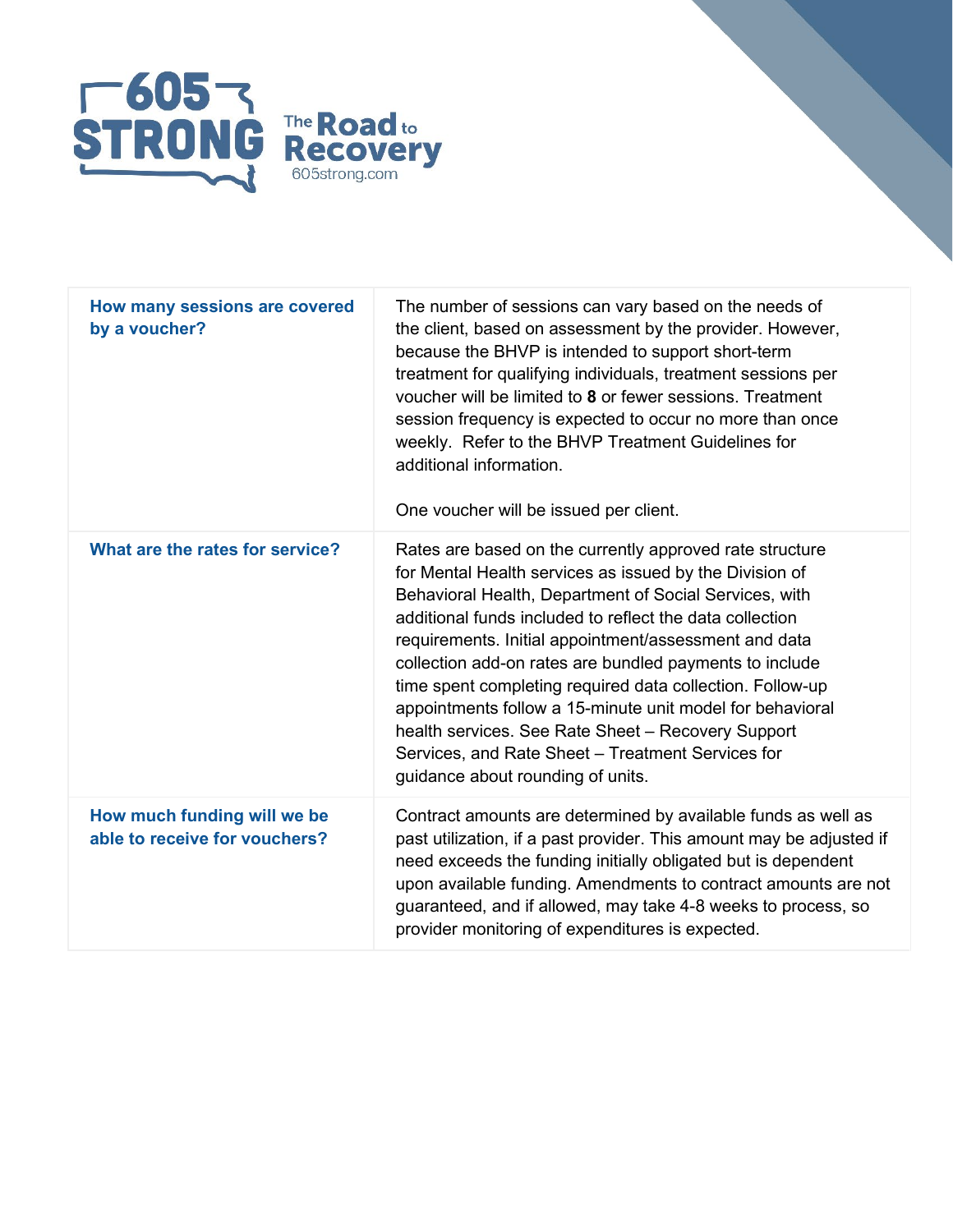

| Who can provide services<br>through the voucher program?                                             | Mental health services can be delivered by mental health<br>professionals with active licensure in South Dakota, limited to the<br>following credentials: LCSW-PIP, LCSW-PIP candidates, CNS-<br>MH, LPC-MH, LPC working on MH, MFT, LP, Psychiatrists, and<br>other Advanced Practice Providers (APP) working in behavioral<br>health.                                                                           |
|------------------------------------------------------------------------------------------------------|-------------------------------------------------------------------------------------------------------------------------------------------------------------------------------------------------------------------------------------------------------------------------------------------------------------------------------------------------------------------------------------------------------------------|
|                                                                                                      | A mental health provider must have an individual National<br>Provider Identification (NPI) number and may not provide<br>services under another provider's or an employer's NPI number.<br>An individual who does not meet the certification or licensure<br>requirements of the applicable profession may not enroll as a<br>mental health provider or participate in the delivery of mental<br>health services. |
| What clinical processes do I need<br>to adhere to as an independent<br>practitioner in this program? | Documentation required to support services includes an<br>integrated assessment and treatment plan that must be<br>developed in accordance with ARSD 67:16:41:04 and<br>67:16:41:06, and progress note documentation in accordance<br>with 67:16:41:08.                                                                                                                                                           |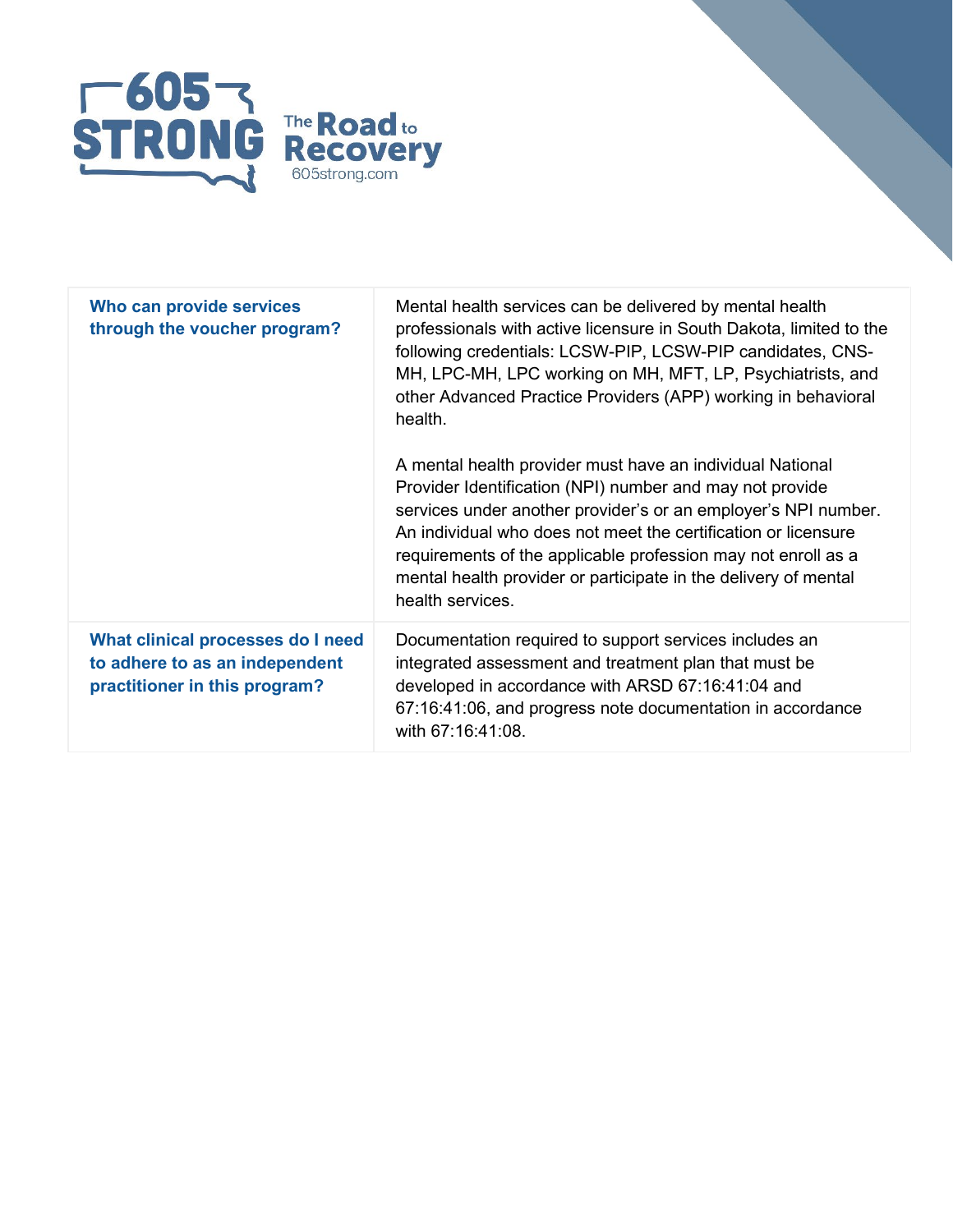

## Voucher Program - Logistics & Data Collection

| Where can providers access a<br>voucher for a client? | Providers can request vouchers by calling 211, or by filling out a<br>voucher issuance form made available to enrolled providers. This<br>process will generate an email to the provider and to the client<br>indicating a voucher has been issued.                                                                                                                                                                                                                                                                                                                                                                                                                                          |
|-------------------------------------------------------|----------------------------------------------------------------------------------------------------------------------------------------------------------------------------------------------------------------------------------------------------------------------------------------------------------------------------------------------------------------------------------------------------------------------------------------------------------------------------------------------------------------------------------------------------------------------------------------------------------------------------------------------------------------------------------------------|
| Is data collection required, and<br>what tool?        | Yes – the discretionary grants supporting the voucher program<br>each require a data collection tool in compliance with the<br>Government Performance and Results Act (GPRA). Information<br>is required for each client at intake, 6 months post intake and<br>upon discharge from services. The information is captured in the<br>form of an interview with the client, and time spent facilitating that<br>interview and entering the data into the online data collection<br>system is reimbursable. See the Rate Sheet - Treatment<br>Services for Data Collection Add-On Rates.<br>The specific tools include the CSAT GPRA questionnaire and the<br>CMHS NOMs (adult and adolescent). |
| Where will the data need to be<br>entered?            | Web-based data collection systems are available. Paper forms<br>may certainly be used during the client interviews, but data must<br>be entered into the online tool for transmission back to the state,<br>who ultimately reports it to SAMHSA.                                                                                                                                                                                                                                                                                                                                                                                                                                             |